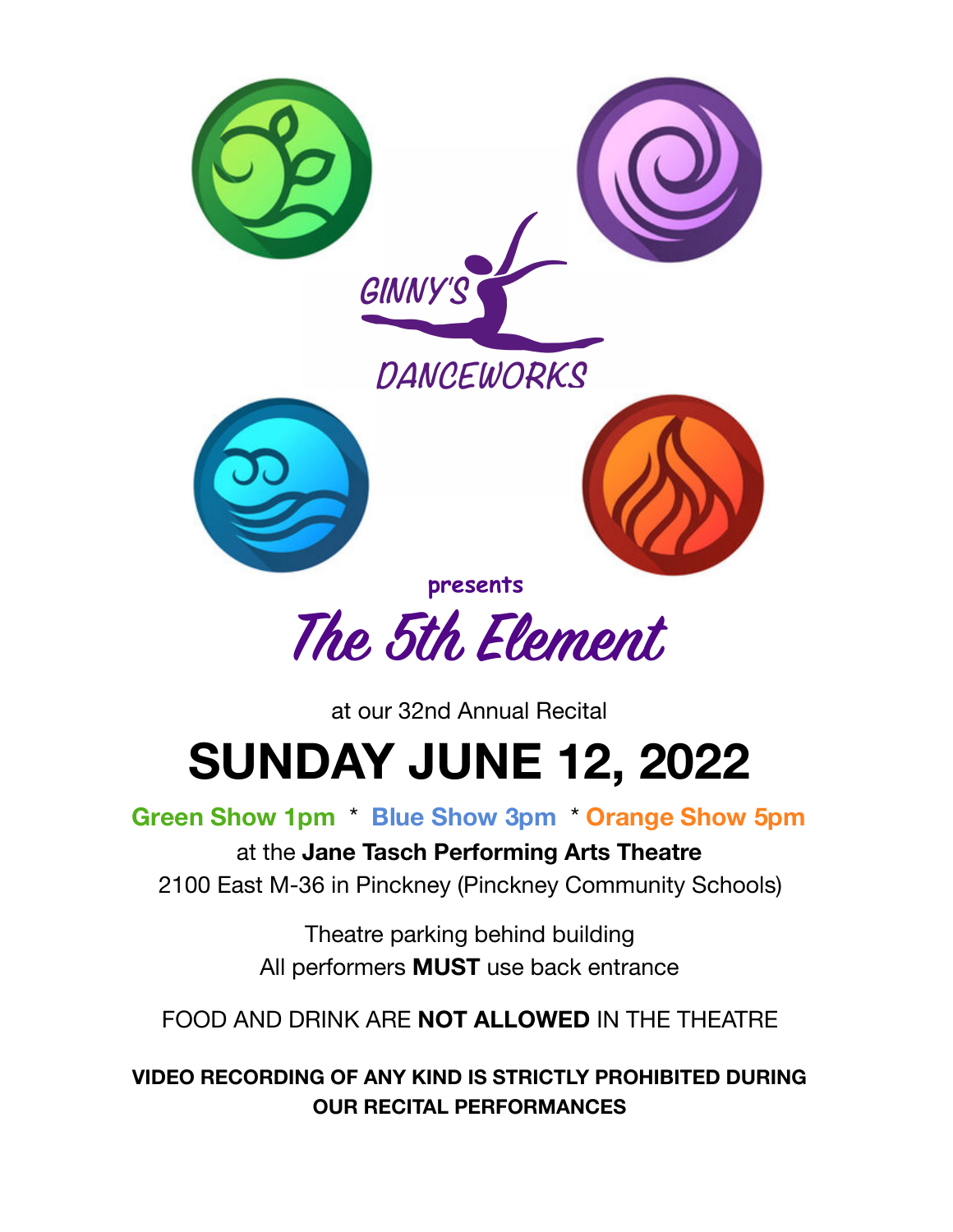**REQUIRED SHOES FOR RECITAL:** Every student will need to have the shoes required for their

class to perform at recital. Costumes all match, head pieces match, SHOES NEED TO MATCH too. No exceptions! If you have purchased your shoes for class at Ginny's Dancewear Shoppe then you already have what is needed for the performance. Every costume will be tagged with which style shoe they will need. This info can also be found on our dress code page on the website. Please make sure you have the proper shoes by dress rehearsal. Our store is stocked and we can ensure you get the right shoe with the proper fit.

### **RECITAL PICTURES**

**INDIVIDUAL PICTURES** will be **May 6 & 7** at the studio. You can schedule a time on Sign Up Genius. One time slot per student. (If you have more than one costume bring them all with you.) The link will be posted on our website along with the order forms. One form per costume. Please come dressed in your costume with hair and makeup already completed. All orders must be turned in by the end of the day on May 7. Allmand Photography accepts cash, check, and charge cards. Individual pictures are optional but are a great memory to capture in a professional photo.

**GROUP/CLASS PICTURES** will be taken at dress rehearsal on June 3 and 4th. Every student will receive a free group photo of their class(es).

**RECITAL TICKETS:** Tickets go on sale at 2PM on May 16th. A link will be posted on our website. Advanced ticket sales end June 10th at 11:59pm. Tickets are \$20 in advance, reserved seating, and **nonrefundable**. It is recommended you purchase only what you need in one purchase to ensure your family members sit together. Small children (3 and under) who will be sitting in a parents' lap do not need a ticket. (All electronic toys need to be left at home. They are not permitted in the auditorium.) Tickets can be purchased at the door for \$22 provided there are seats available. If you are in need of handicapped seating please speak with the office **prior** to purchasing tickets.

## **DRESS REHEARSAL JUNE 3 & 4 LOCATION** at Ginny's Danceworks

**TIME** Each class has a scheduled time. Times will be posted on the parent portal & the website on May 1st. Please arrive at the studio **5 minutes prior to your scheduled time** in your costume with hair and make-up completely done (see below). We will stay on schedule and **will not wait for those who are late**. Students will gather on the sidewalk and wait for a staff member to come out and check that all costumes, shoes, hair, hair pieces, etc are done correctly just as they would need to be for recital. Once the students enter the building, parents please remain on the sidewalk. A staff member will be briefing you on recital details and answer any questions you may have. When the class is ready to perform, one parent will be allowed in to watch the dress rehearsal of your child's class.

**HAIR** is to be worn in a bun with bangs pulled back.

**MAKE-UP** is needed to keep your face from getting washed out from the bright stage lights and therefore should be heavier than normal. We recommend foundation, pink blush, pink lipstick and eye shadow of blue, green, lavender or brown. All make-up should be put on at home.

**NO JEWELRY** is allowed on stage. This includes dress rehearsal. Remove all earrings, necklaces, bracelets, watches, etc and leave them at home. PLEASE WAIT UNTIL AFTER RECITAL TO PIERCE YOUR EARS. You will be asked to remove them or cover them with a band aid and both can be painful for the little ones.

**NAIL POLISH** is NOT to be worn on stage. **Requirements for HAIR, MAKE-UP, JEWELRY & NAIL POLISH are the same for both Dress Rehearsal & Recital Performances.** 

**GENERAL INFO:** DRESS REHEARSAL is the ONLY day you are allowed to photograph/record your child while they are performing. THE USE OF VIDEO RECORDING DEVICES IS STRICTLY PROHIBITED IN THE THEATRE DURING RECITAL PERFORMANCES. Our shows are professionally recorded. Every student will receive a link to a digital download of the shows once they have been edited.